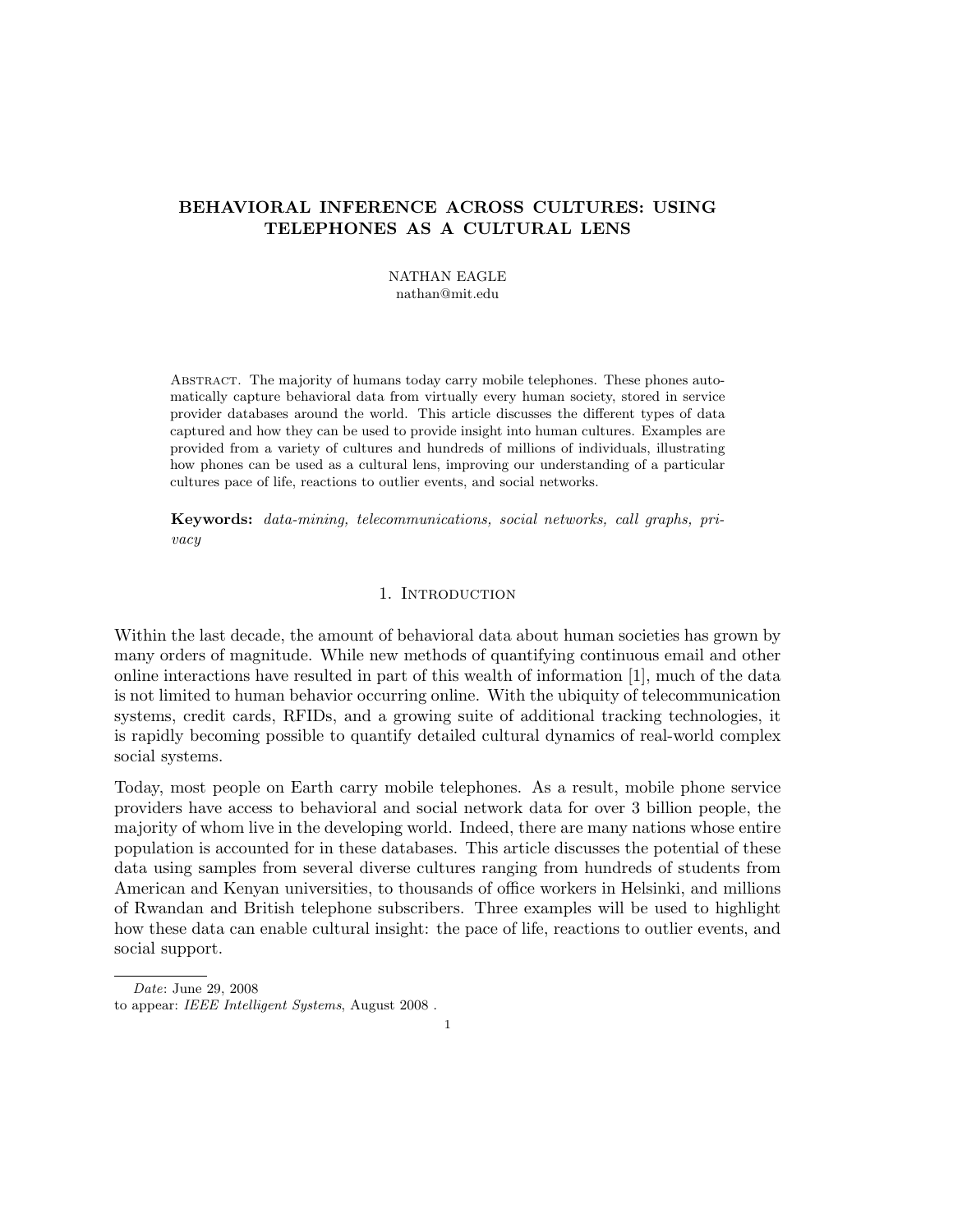Mobile phones are ideally suited to provide insight into social behaviors. They are inconspicuous, typically carried by the majority of individuals within a population, and today have the computational horsepower of the personal computers of only a decade ago. In particular, it is the passive sensing capabilities of current phones that make them such an important tool to study human populations. For example, this data includes continuous recordings of a) location, b) proximity, and c) communication patterns.

### 2. DATA TYPES

Location inference has traditionally been done using a landline phones area code or information about the cellular towers near a mobile phone. GPS chip-sets have become increasingly common in high-end phones, however, enabling services that can ping the location of a particular phone with an accuracy of up to 10 meters. Through the analysis of tower transitions, or simply the latitude/longitude coordinates from the GPS, it is possible to infer the amount and speed of travel for an individual phone user. Aggregate data about travel patterns is a key variable for quantifying the pace of life within different cultures, epidemiological models, and next-generation applications such as anticipatory computing.

While location is obviously an important feature in this data, there is an additional sensor on modern phones of equal importance. Bluetooth, a short-range RF protocol initially designed as a cable replacement, has been installed on over 1 billion devices worldwide. When a Bluetooth device is visible, any other device conducting a scan within 3-5 meters will be able to detect its unique MAC address. By combining this proximity information with location, time, and date, it becomes possible to infer the nature of relationships between individuals. For example, regular proximity detected by a coffee machine in the afternoons represents a very different relationship than proximity detected downtown late on Saturday night [2].

Perhaps a more obvious method of extracting social information from phones is through the analysis of communication patterns, via calls or text messages. By looking at trends in the duration and frequency of calls, it becomes possible to learn about the social networks of individuals. This information about communication patterns can be coupled with user surveys to gain further insights. For example in our Helsinki study the phones were programmed to launch a survey question about the type of relationship the user had with the individual he or she just called. Since it is not feasible to conduct this type of survey for an entire population, another type of social data is the adoption of service (tariff) plans and other telecommunication products, which may be thought of as the spread of a social contagion. In our larger datasets (consisting of more than 500,000 people) that there are particular individuals who hold influence over others in their peer group; when they adopt a particular product or service, the individuals whom they call subsequently adopt the product as well. Through the analysis of the diffusion of these social contagions over a call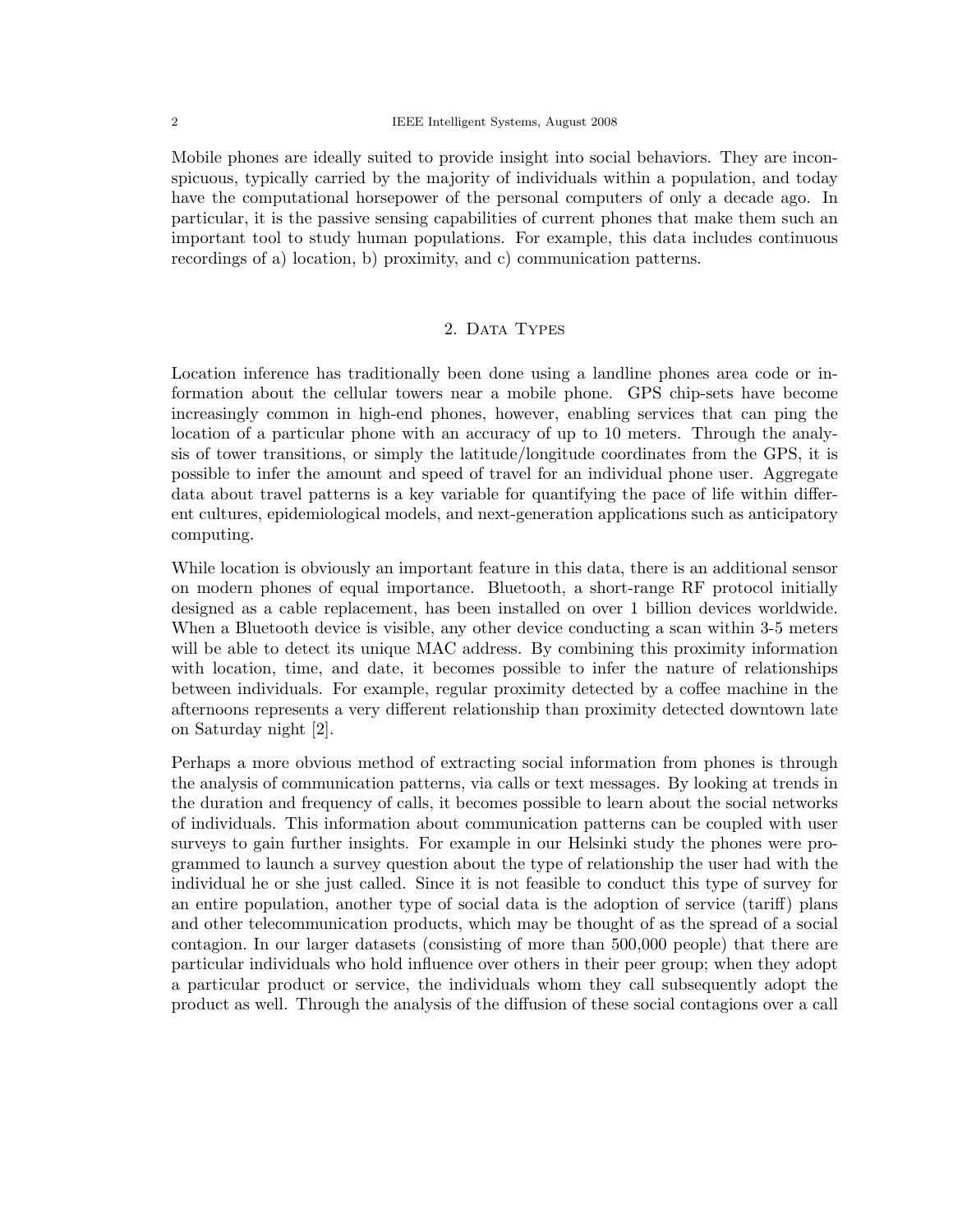graph it may become possible to learn more about the social dynamics inherent within a population.

An important consideration for any study of this kind is that the telecommunication industry does not generally seek consent from their subscribers to participate in this research. While privacy laws throughout the world differ regarding call log record regulations, it is the researchers responsibility to ensure that the data is appropriately hashed such that it is impossible to gain access to any individuals actual phone logs or personal information an increasingly challenging, yet critical requirement.

# 3. Pace of Life

We have shown in prior work that it is possible to infer an individuals daily commute to work, as well as the amount of time spent at work, at home and traveling [3]. Now with access to several months of continuous cellular tower transition and communication data from thousands of individuals across Africa, Europe and the United States, it becomes possible to compare aggregate movement and communication metrics. While the initial research involves comparing these different cultures and tracking how they change over time, it is also possible to quantify generalities about universal human activities such as urbanization.

The relationship between cities and the pace of life has recently been the subject of much academic research [4]. While it is possible to compare the communication behaviors between residents of rural and urban communities, causality remains elusive. Rural individuals who already have a fast pace of life and a large, active social network may gravitate towards a city, rather than the city actively increasing the pace of life of its inhabitants. However, with access to several years of behavioral data for hundreds of thousands of people living in Rwanda, it may now be possible to disentangle the effect cities have on the social networks and lifestyle of its inhabitants. By identifying subscribers who have relocated from rural Rwanda to Kigali, Rwandas capital, a comparison can be made between their routine behavior before and after the move. The hypothesis is that the move from a rural to urban area will be correlated with an increase in social contacts, speed of travel, and the individuals influence over his contacts, as measured by the diffusion of products and services.

#### 4. Reactions to Outlier Events

By continuously recording behavior over an extended period of time, it will become possible to quantify peoples reactions to unanticipated events such as an election or an earthquake. An outlier event is characterized as one in which the majority of individuals are removed from their typical routines and behave in a way that was unpredicted by our behavioral models. Two such events occurred while collecting data from the students at MIT and the University of Nairobi.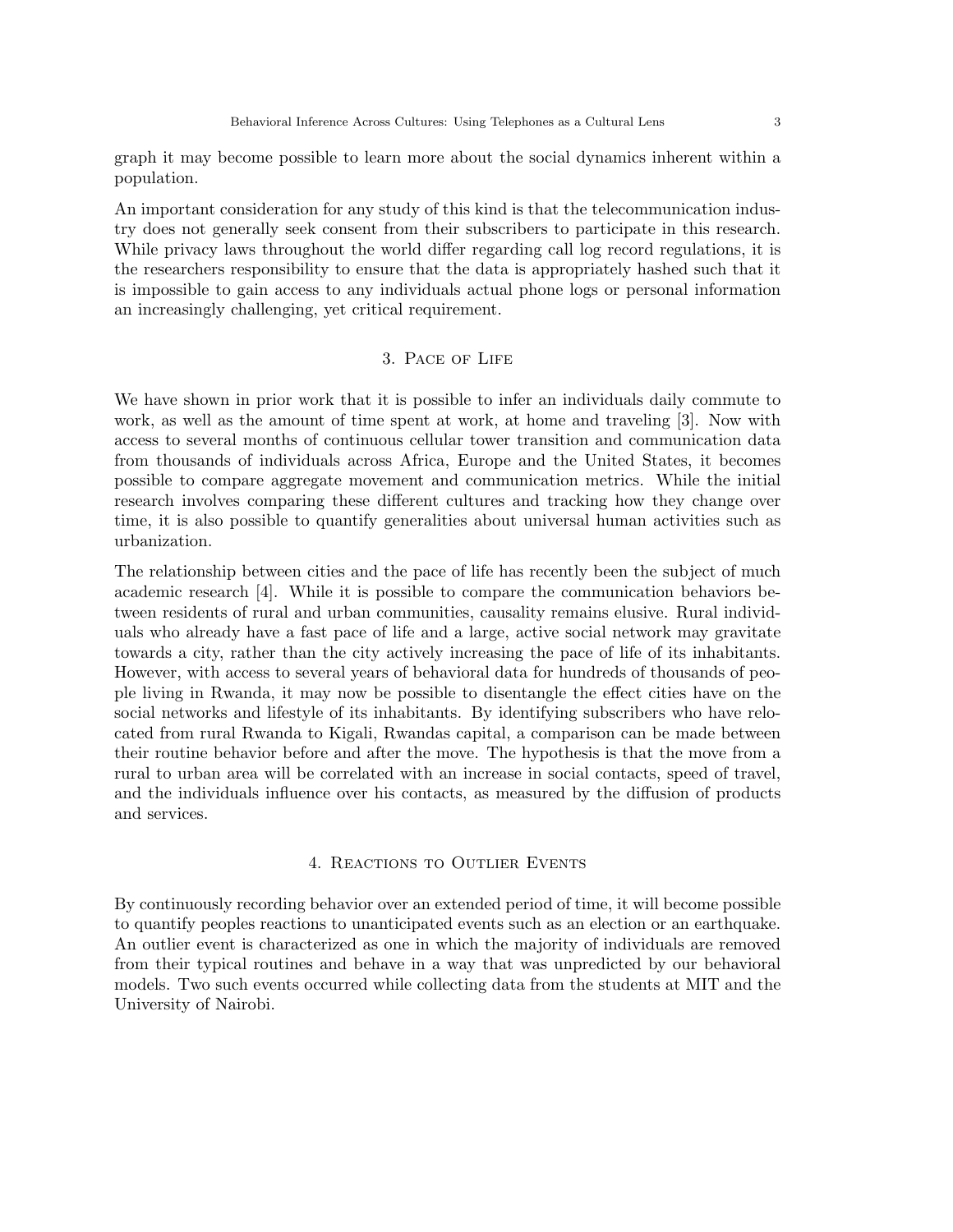The original Reality Mining study ran from August 2004 May 2005 and involved 100 MIT students and staff living in the greater Boston area. Data about location, physical proximity, and communication was continually logged for the duration of the study [5]. During the autumn of 2004, while the data collection was taking place, the Boston Red Sox won their first World Series. At this point, the behavior of the subjects was no longer governed by previous routines instead, many subjects (along with tens of thousands of other fans) converged in central Boston for a spontaneous rally. Urban planners working for the city of Boston were interested in this data not only to try to understand what sparked the rally in this particular location, but also to learn how the participating individuals used the urban resources to disperse once the rally ended. Even with only coarse cellular tower transitions from a sample of the individuals in the rally, estimates could be made about how many people walked, biked, drove, and used public transportation to and from the area.

A follow-up Reality Mining study ran from September 2006 May 2008 involving very different subject demographics. This study took place in Kenya and involved not only university students, but day laborers, taxi drivers, and even individuals who had never before owned a phone. The data collection overlapped with a major presidential election at the end of December 2007 and the subsequent collapse of the Kenyan government in early 2008 as the country veered towards civil war. With the spread of violence throughout the country, the data collected from these subjects will enable detailed insight into how Kenyans movement and communication patterns changed in response to the civil unrest, with the end goal of better informing the design of new methods for limiting future violence.

#### 5. Social Support

Communication patterns, from individual behavior to national call graphs, can lend a significant amount of insight into culture. This section will discuss how to identify different types of students based on the expansion rate of his/her egocentric social network. Additionally, we demonstrate that it is not the number of phone calls that is an indicator of socioeconomic status, but rather the diversity of calls (defined by calls to many different regions). Finally, a new type of mobile phone data only recently being collected in locations such as Kenya is introduced: financial transactions.

It has been shown that an individuals social network can be broken down into hierarchies ranging from the support group (typically the core group of 3-5 people relied on in times of severe financial or emotional distress), the sympathy group (12-20 friends or colleagues), and the cognitive group (the 150 people with whom individuals maintain a rare but coherent personal relationship) [6]. While it is impossible to identify all of an individuals relationships, telephone communication provides a significant amount of information about an individuals social network. Normalizing for the cost of communication and income levels, one interesting research question is a structural comparison of the egocentric social networks in the US, the UK, Finland, Kenya and Rwanda. Even our study focusing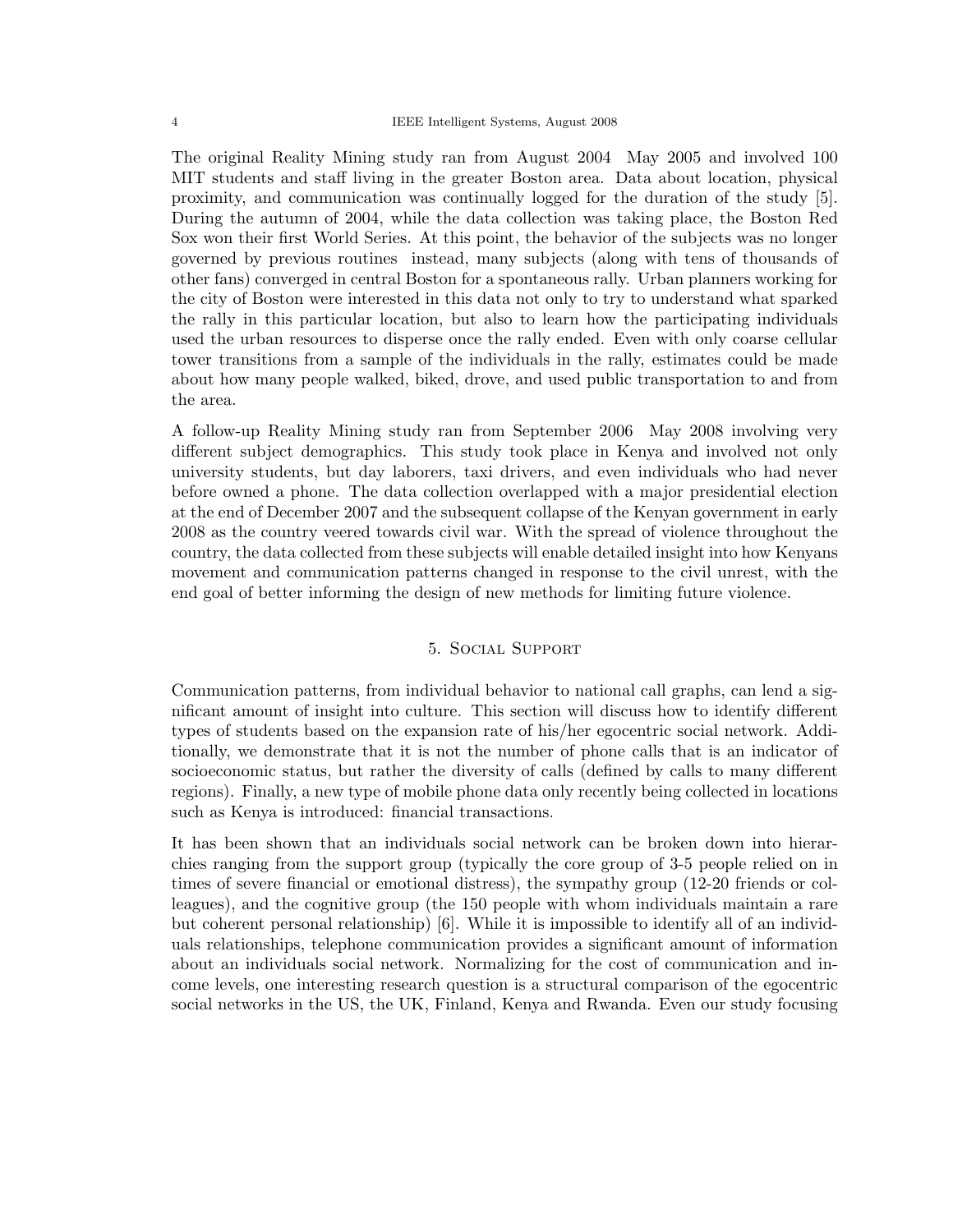on a single American university, for example, revealed surprising contrasts between the different types of incoming students. When most students arrive on campus for the first time, their social network rapidly expands for several months until it reaches an approximately steady state, at which point they have found their group of friends. The number of unique phone numbers the students dialed consistently throughout the year was used as a proxy for this network expansion. However, the social network of a particular group of students at MIT did not reach a steady state at the same time as the other students. During the first two months the thirty incoming business school students egocentric social networks expanded at the same rate as all other incoming students, yet their network never stopped growing at any point during the 9-month study. Business school students have a culture of networking and place high value on the contacts they make in school; these types of values are immediately apparent in their call logs.

These American business school students seem to have adopted a positive cultural behavior: in our analysis of communication logs from the UK, individuals who communicate with a variety of different people have a greater socioeconomic status. While it isnt possible to establish causality between this behavior and socioeconomic status, there is a significant  $(R = -0.75, p < .001)$  correlation between a regions communication diversity and its index of deprivation (the metric for socioeconomic status of the UK Civil Service). It certainly seems plausible that some cultures encourage interactions with others while other groups prefer to remain insular. In the US this type of culture was shown above to be associated with business school students and in the UK the culture appears to be associated with individuals of higher socioeconomic status. The question whether this result is universal across countries is actively being pursued. Although diverse communities (both insular and cosmopolitan) in the call graph have been discovered within Rwanda, the appropriate regional Rwandan socioeconomic data is still being collected.

In Kenya, mobile phones can be used to infer relationships not only from communication but also financial support, as it is now possible to send money to and from any mobile phone within the network. There are currently millions of Kenyans transferring airtime and currency using their mobile phones. This financial network contains distinct, but overlapping information when juxtaposed with the standard call graphs. A collaboration with the Kenyan mobile phone operator is being formed to learn more about the cultural dynamics of the thousands of Kenyan tribes, each with their own local language and geographic location and attempt to understand how the tribes are connected to each other both through communication as well as through financial exchange.

#### 6. Concluding remarks

Whether it is to study the differences between groups of local students, quantify the behavioral effects of urbanization, or infer the relationships between ethnic tribes across a continent, the data left in the wake of mobile phones can provide invaluable information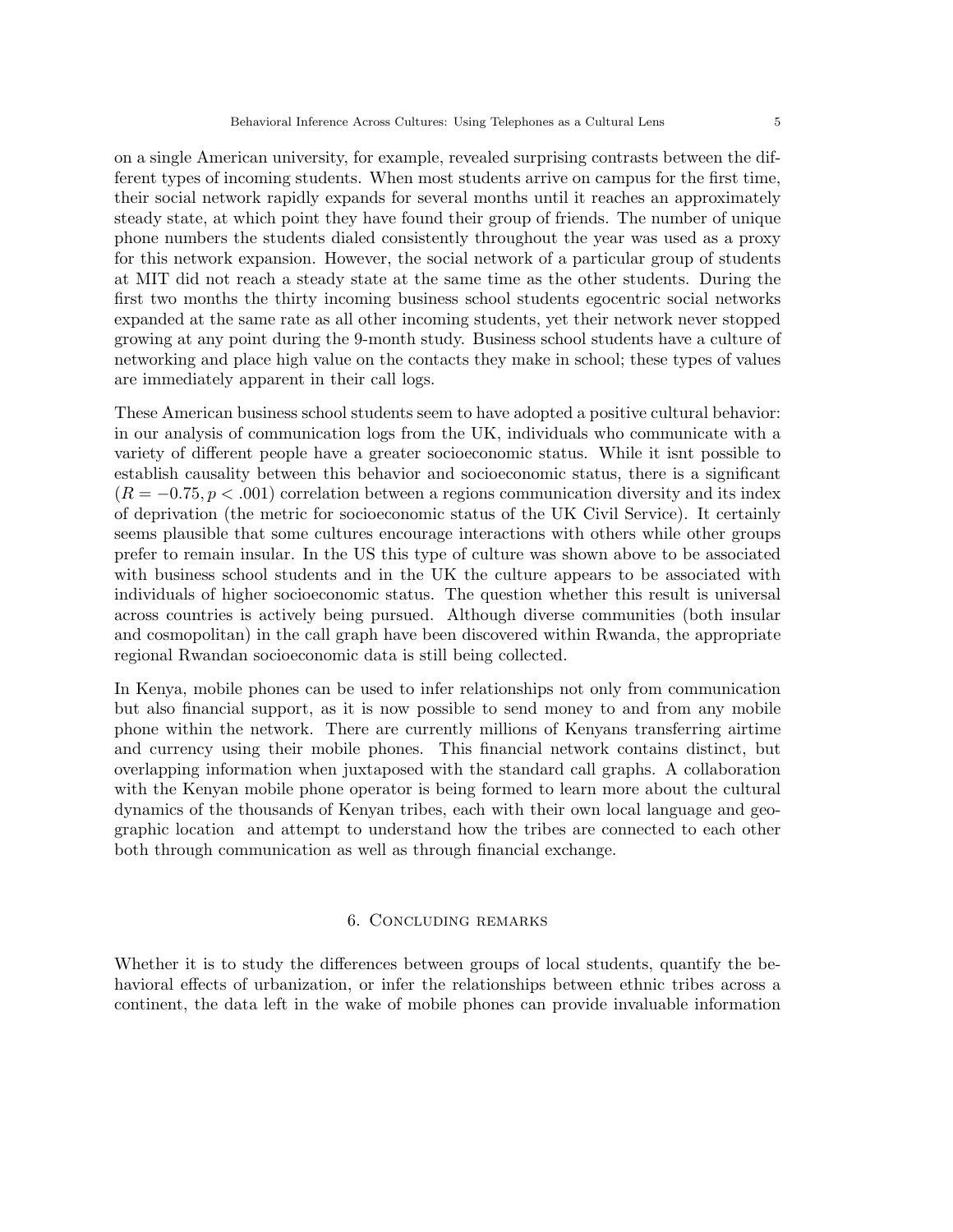

Figure 1. A preliminary plot of regional communication diversity and the corresponding index of deprivation (a socioeconomic status measurement that is a combination of metrics such as average income levels, access to healthcare, and education). This data came from the UK call graph consisting of 250 million hashed phone numbers and 12 billion phone calls. It can be seen that the regions with a culture of creating diverse social ties tend to be the least deprived. Diversity of communication behavior has a significant correlation of  $r=-.75$  with the regional index of deprivation.

about the cultural dynamics of our species. While some may argue that this type of pervasive behavioral data should not be collected, it is a fact of life in the 21st century the data discussed here will continue to be aggregated by the hundreds of mobile phone service providers throughout the world, whether or not it is shared with researchers. Therefore while academics must remain cognizant of the privacy issues surrounding the analysis of personal information, society has much to gain from these studies and their potential for use in solving social problems ranging from disease outbreaks to urban planning. To achieve these goals, new tools will be needed to grapple with data sets that are many orders of magnitude larger than have previously existed.

#### **REFERENCES**

- [1] G. Kossinets and D. J. Watts, Empirical Analysis of an Evolving Social Network, Science 311, 2006, pp. 88-90.
- [2] N. Eagle, A. Pentland, and D. Lazer, "Inferring Social Network Structure using Mobile Phone Data," 2007. (in submission).